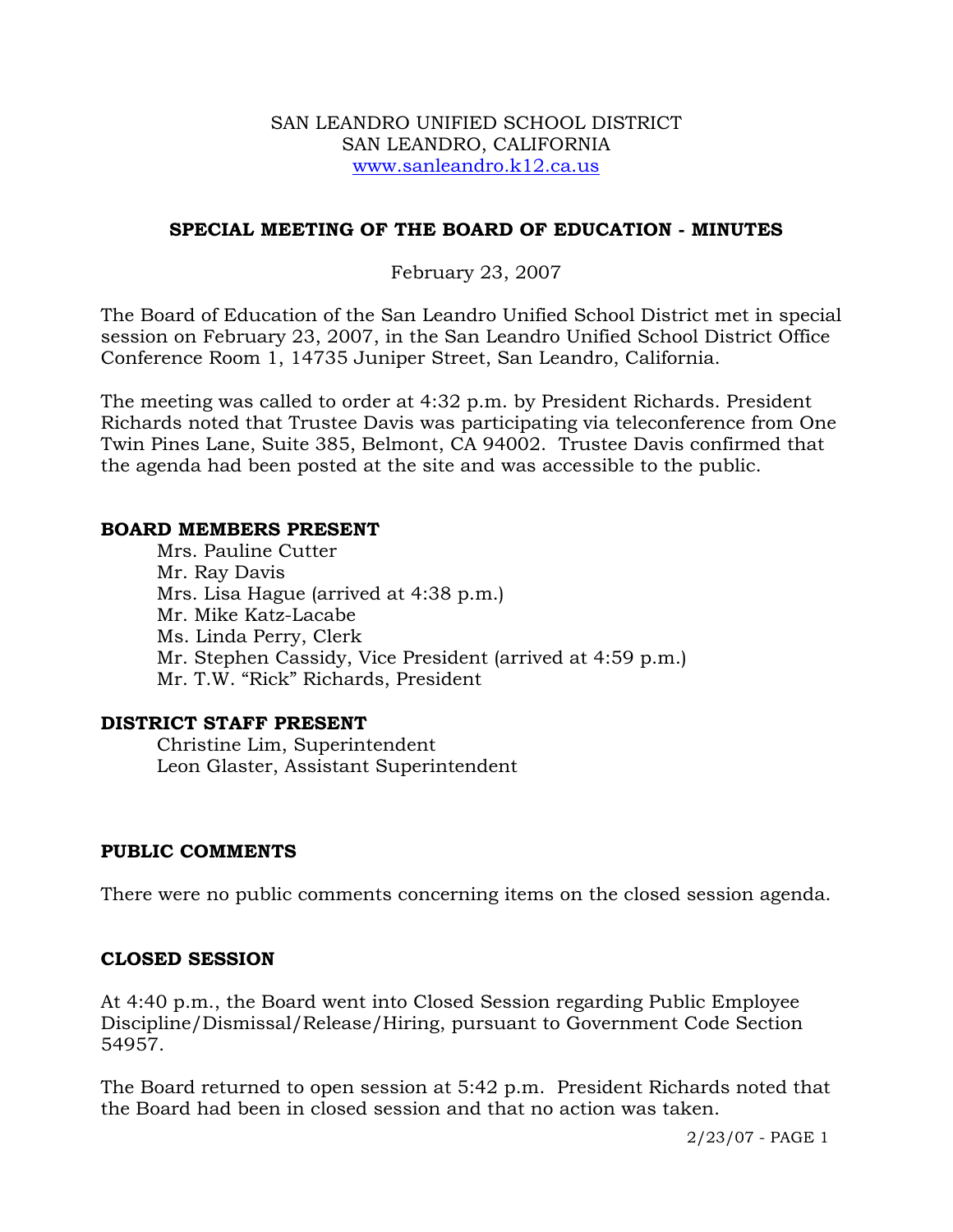#### **PUBLIC TESTIMONY**

None

# **BOARD MEMBER COMMENTS**

- Mr. Cassidy said that the Governor was looking at putting a school construction bond on the 2008, and 2010 ballots, bringing to mind that it would be useful to have 1997 bond information with regards to oversight and funding as a comparison to show the community that, with the aid of a Bond manager and consultant, the District was truly operating in a more efficient manner than before.
- Mr. Davis thanked the Board for making it possible for him to participate in the meeting by phone.
- Ms. Perry reminded the Board that she had copies of "Using Demographics in School Facility Planning" if anyone was interested.
- Superintendent Lim explained that with respect to Councilmember Surlene Grant's concern that having all the community meetings scheduled on Monday's may pose a conflict with the City Council meetings, the Design Teams Steering Committee had met, and was proposing the following adjustments:
	- 1. March 5, 2007, Measure B Community Planning and Design Forum
	- 2. March 12, 2007, and Wednesday, March 21, 2007 (new date) would be Neighborhood "Town Hall" Meetings" focusing on the PG&E parking lot and 9th grade campus, where neighbors could lend their voices and discuss the possible impact to the neighborhood, and help the District minimize the project impact by identifying issues and concerns, such as security, foot traffic, parking and noise.
	- 3. The previously announced March 26, 2007, would be set aside as a placeholder and occur only as needed.

The Board shared their concerns, noting conflicts with the March 21 meeting, and the fact that March 26 had already been announced, posted on the Website, and many had already published the original dates in their Homeowners' Association newsletters.

The Board appreciated the District's efforts to accommodate the City Council, but would rather not have an additional meeting on March 21 and requested to stay with the original March 5, 12, and 26 dates.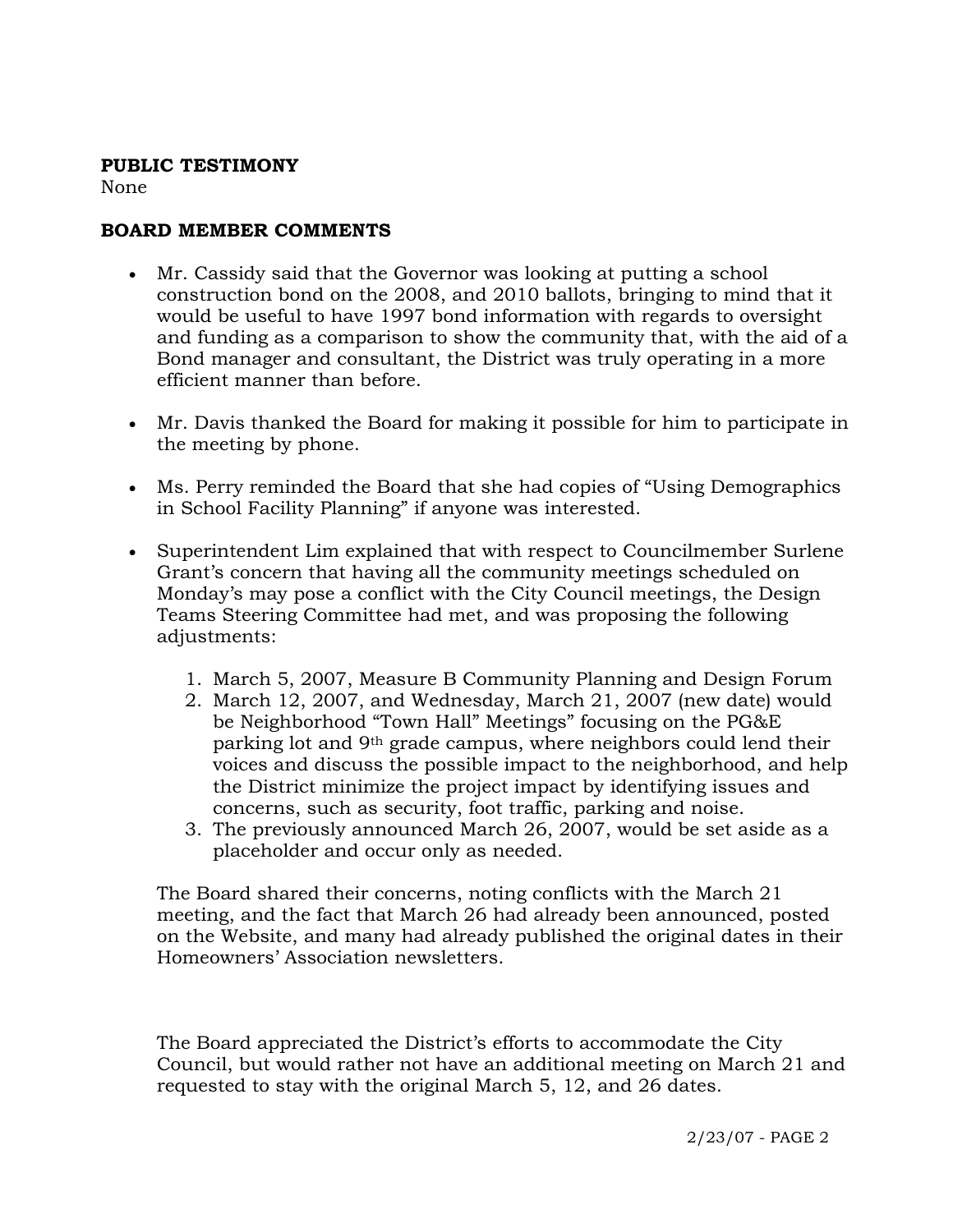It was agreed that Trustee Perry would respond to Councilmember Surlene Grant in hopes that she and the City Council would be able to attend the March 12 and March 26 meetings.

Superintendent Lim also announced that the original Design Teams would now be referred to as "Conceptual Design Teams, who, at the end of their charge in June 2007 would select one member to be part of the Site Design and Review Teams (from August 2007 through August 2010).